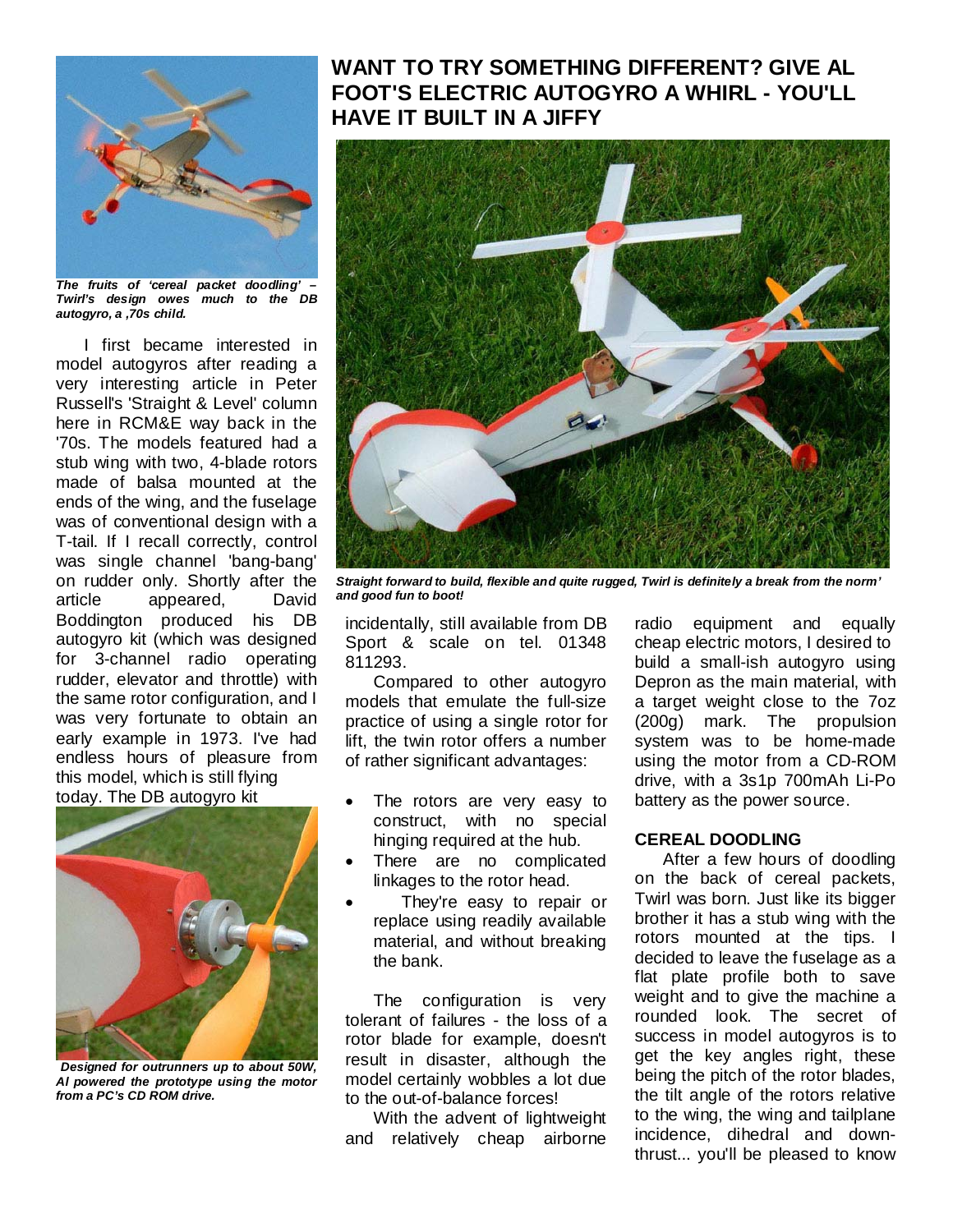that these have been built into the design. So without further ado, lei's get on and build one!

# **FUSELAGE**

Cut out the fuselage and rudder from 3mm Depron and sand a 45° chamfer on the leading edge of the rudder. If, like me, your Depron sheets are shorter than the fuselage length, make a butt joint at the front end, bearing in mind that the fuselage has 3mm doublers on each side of the nose area. At the rear of the fuselage cut out the slot for the tailplane and the triangular area to allow the elevator to deflect. Next, fashion the right-hand front fuselage doubler and glue this to the right side of the main fuselage using UHU Por glue, ensuring that the assembly remains flat whilst the glue dries. The 3mm x 3mm right tailplane seat can also be added at this stage. When dry, turn the fuselage over and glue the left front fuselage doubler in place. To keep the fuselage flat when this doubler is glued, lay the right-hand side of the fuselage on a flat surface, with some scrap pieces of 3mm Depron placed beneath and along the length of the fuselage aft of the doubler. The 3mm fuselage strengthening dowel can also be glued in place at this stage, along with the left 3mm x 3mm tailplane seat.

#### **TAILPLANE AND ELEVATOR**

This is simply made from 3mm Depron. Cut off the tailplane tips and the elevator, then sand the tips to a

45° chamfer, but don't glue them back yet. Also, while you're in sanding mode, put a 45° chamfer or the leading edge of the elevator, then top-hinge it to the tailplane using adhesive tape. By the way, I used 'proper' modelling hinge tape here, applied as follows:

Lay the tailplane on a flat surface (workbench), top side up,

with the trailing edge hanging over the edge of the bench. Lay the elevator upside-down on top of the tailplane so that the 45° chamfer line is directly over the trailing edge. Cut two pieces of tape and apply them close to each tip of the elevator, at 90° to the hinge line and around the bottom of the tailplane. You should now be able to pivot the elevator on these two hinges to the fully down position, and then apply adhesive tape along the length of the joint to form the top hinge. What's needed is a free moving pivot that has no resistance or binding. Okay then, glue the tips to the ends and the tail's done.

to make the joint. Allow to dry thoroughly.

# **ROTOR AND PYLON**

Having made the rotor blades from 3mm Depron, cut some printer / photocopy paper into eight 20mm widths that span the length of the blades. The paper, once glued to the leading edge of each blade, forms the spar. To apply, moisten and glue symmetrically around one edge of each Depron piece. PVA white glue is ideal for this. Allow to dry thoroughly overnight, ensuring that the blades remain flat in the process. Next, cutout the 50mm diameter rotor discs and a 16mm



*There's a choice to be made during finals – a normal 'fixed-wing' landing or a slow, steep approach and arrive vertically!*

# **WINGS**

These are also cut from Depron, with 3mm x 1mm carbon leading and trailing edges glued (using UHU Por) from the root to where the rotor pylon fits. When the glue's dry, sand the roots to the correct angle, lay one wing on a flat surface and raise the tip of the other panel to achieve the desired dihedral angle. Glue the wings together with your favourite epoxy, using as little as possible square of 8mm thick balsa to form the centre of the rotor, Drill a central hole in the discs and rotor center to take the brass bearing tube, ensuring that it's square.

To make a rotor, add the square of balsa to the centre of a Depron circle and allow to dry. Blade pitch is achieved by simply overlapping each Depron strip, before butting it against each face of the balsa. Incidentally, you'll need to 'feed' the last blade in, though this will become strikingly obvious when you eventually get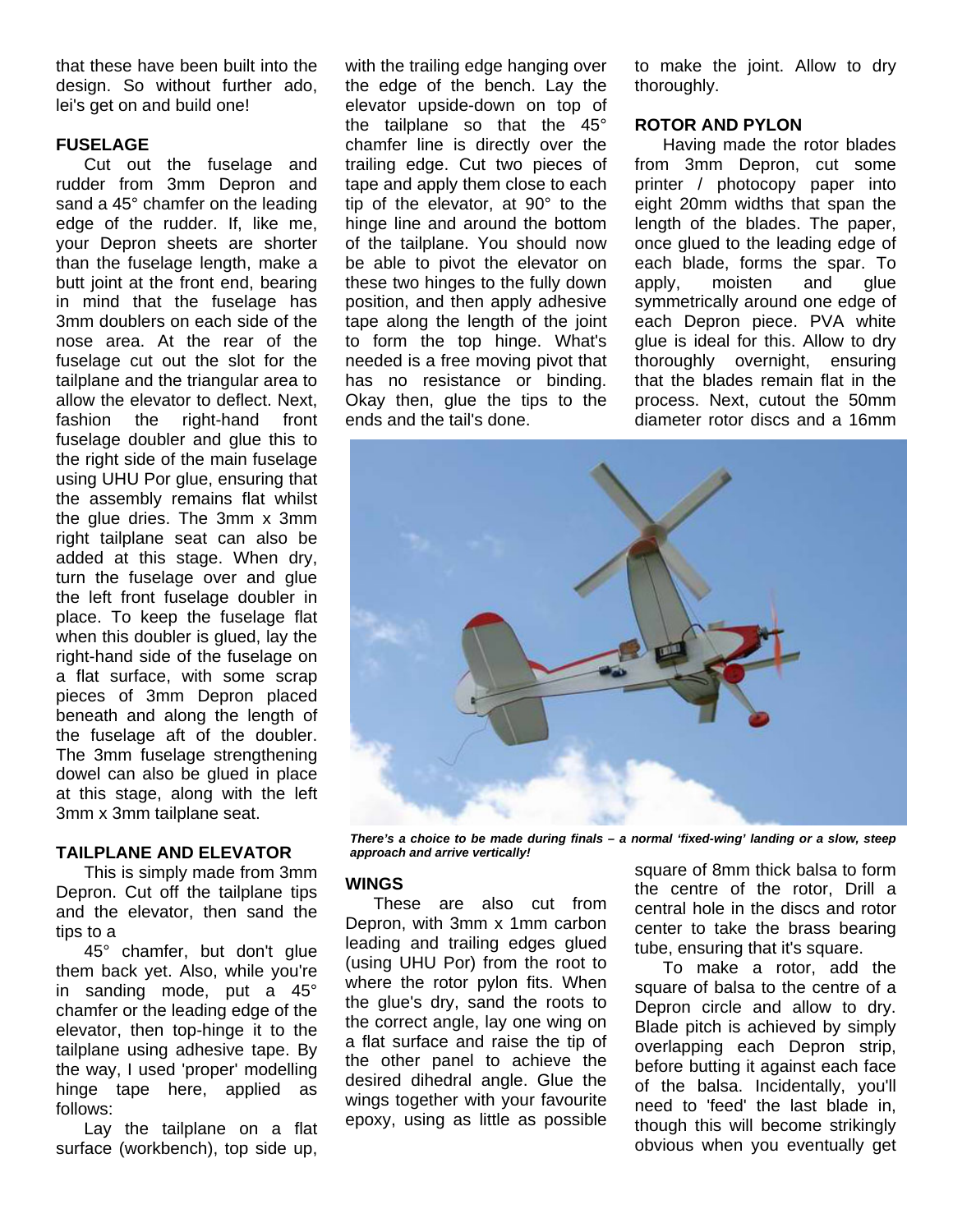to that point. The leading edge of the blade (with the paper reinforcement) should be closest to the building board. Once happy, glue the blades and the top Depron circle and weigh down, checking that the central hole is vertical. Make the other rotor in exactly the same way, but note that the overlap of the blades must be in the opposite direction to the first rotor (one rotor will rotate clockwise, the other anticlockwise).



*The wheels are nothing more exotic than a pair of plastic milk bottle caps – light weight and effective!*

The rotor bearings are cut from 2mm internal diameter brass tube (slightly longer than the completed hub thickness so that they protrude either side), and are glued into the holes previously drilled in the centre of the rotor disk. As for the pylons, these are cut from Depron (surprise, surprise) with the rotor axles from 2mm carbon rod, sufficiently long to allow for a bush above and below the hub. Glue and tape said axles securely to the front of the rotor pylons.



*Take-off from short grass is easy, though Twirl is just as happy getting away from a hand- launch.* 



*A slave to 3mm Depron, Twirl's flat plate profile goes a long way in providing a light all-up weight of around 7oz (200g).*

### **UNDERCARRIAGE**

Bend the 1mm dia. (16swg) wire to the undercarriage shape shown on the small exploded drawing (see plan). Cut and drill the undercarriage blocks from balsa and glue the wire into them. Whilst I used plastic milk bottle tops for wheels, you can, of course, choose your own.

#### **FINAL ASSEMBLY**

Glue the wings to the fuselage, ensuring that the fit is nice and square. Add the tailplane - again ensuring that everything's true -then the small 3mm Depron 'filler piece' behind. Hinge the rudder to the fin using adhesive tape, as before. Glue the undercarriage and wing strut balsa blocks to the fuselage sides (with foam-friendly cyano'), after which you can attach the rotor pylons to the wings and brace with triangular section balsa on the inner face.

Nearly there now. Continue the assembly by drilling the wing strut blocks and rotor pylons / triangular balsa, then cyano' the 1mm struts position, ensuring that the wings remain correctly aligned. Tie a double strand of thread to the top of each wire undercarriage leg and through the leading edge at the bottom of each rotor pylon. The thread should be taut, but not stretched. Tip: you can strengthen the thread by soaking with cyano'

Okay, glue the engine mount to front of the fuselage and strap on motor using your favourite method Slide the rotors onto the rotor pylon axles, noting that if they squeak when rotated (as mine did), you'll need to rub the carbon axle with a pencil, taking care to avoid the uppermost part where the retaining bush will be glued. This will lubricate the axle and stop the squeaking. I prefer the left rotor to be the one that rotates clockwise and the right one to rotate anti-clockwise as seen from above, but I've flown Twirl with the rotors the other way around as well, with no problems whatsoever. When happy, fix the rotor retaining bushes above the hub.

Plan the radio installation and battery retainer to obtain the correct C of G (without ballast, then fashion some control horns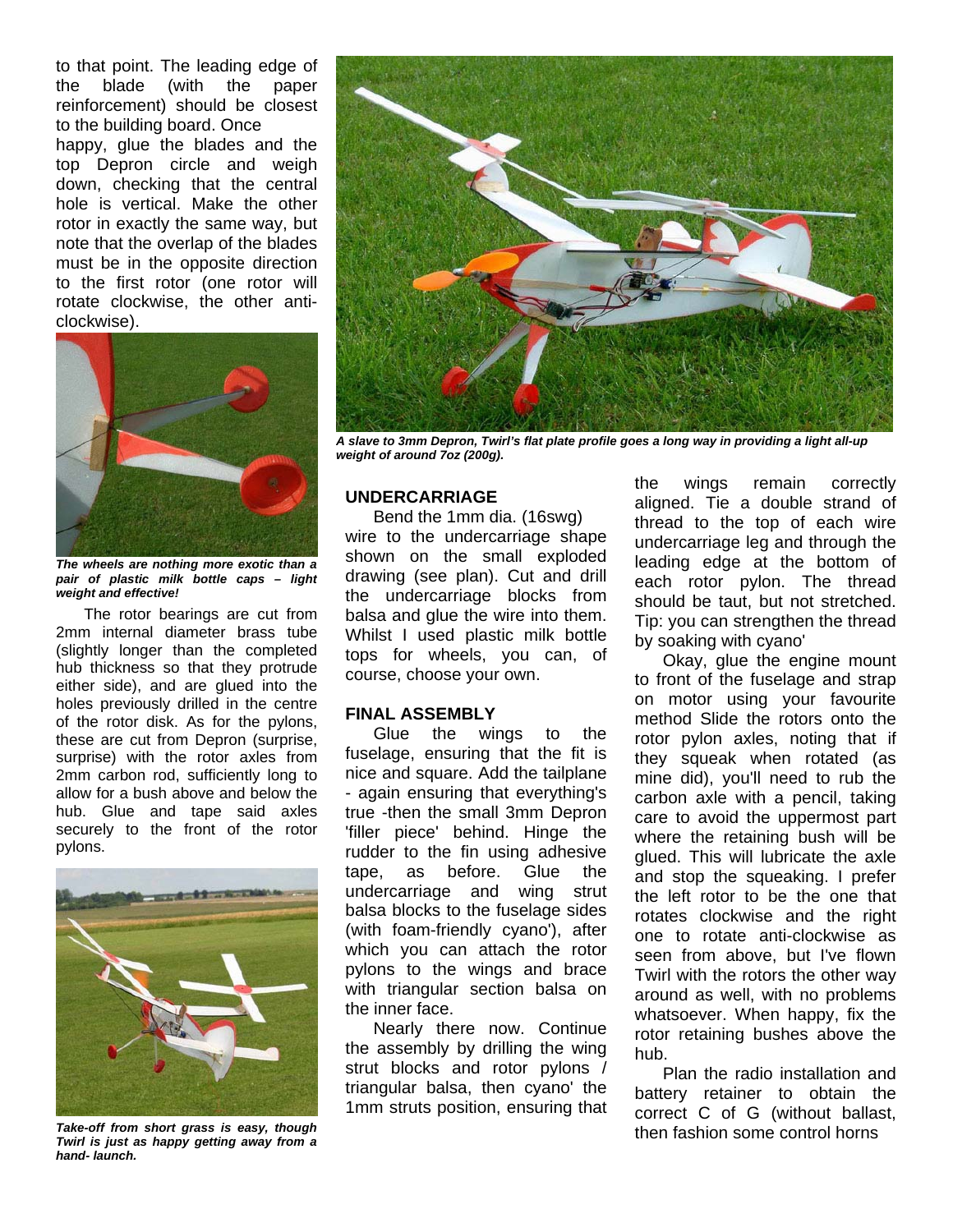

*Rudder and elevator leading edges are chamfered at 45*° prior to being top-hinged.

from 1mm ply, and glue them into slots cut in the elevator and rudder. To finish, make up the control rods and connect the servos to the horns.

### **DEPRON**

Not sure where to get Depron? Fear not, Norfolk-based manufacturer SLEC can provide sheets of up to a meter long and in various thicknesses. Visit SLEC's website at www.slecuk.com or call 01953 885279.

# **GIVE US A TWIRL**

If you can fly a 3-channel trainer, then you should have no problems with Twirl. Take-off from short grass is no problem, but she can also be hand-launched if need be. I've flown mine in winds up to 15mph but it's most enjoyable to fly in a light breeze, where its full potential can be realized. Although I haven't yet done so, I reckon Twirl could also be flown indoors in a suitably large hall. Of course, one of the great things about autogyros is that they're impossible to stall in the conventional sense, so you can have fun pulling the nose up higher and higher, which causes the rotors to rotate faster and faster. Play with the throttle and elevator and you can have Twirl in a nose-high hover into wind, or do

very tight turns. With sufficient power it's possible to climb Twirl vertically at a very slow speed so that the rotors actually stop, before pulling over the top of a loop whereupon the rotors spin up again.

In flight the model is quite Flexible, and has proved to be adequately rugged. Mind you, be aware that it's no aerobatic ship, is best enjoyed doing the things that ordinary aircraft can't. Of course, 'normal' landings can be made or, with appropriate use of power and elevator, you can do slow, steep approaches to arrive almost vertically. However you fly your Twirl, have fun!



*The twin rotor design offers a number of advantages compared to a single rotor. Easy to build, easy to repair, with no complicated linkages to the rotor head.*

Name: **Twirl** Twirl **The Contract Contract Tailplane** incidence 0°

Model type: Twin rotor electric autogyro Rotor blade angle: Approximately -8° [self-jigging) Wingspan: 19" (483mm) Rotor tilt angle: 5° aft Overall span: 30" (762mm) rotor tip to rotor tip Weight: 7 - 9oz (200 - 255g) Fuselage length: 26" (660mm) Rudder movement: 1" (25mm) each way Stub wing area: 64sq. in. (0.04sq. m.) Elevator movement: 1" (25mm) each way Swept rotor area: 353sq. in. (0.23sq. m.) C of G: 50% chord at rotor posts<br>
Wing section: Flat plate (50 Motor: 50 Motor: 50 Outrunner up to about 50 Wing section: Flat plate Fissile and Motor: Outrunner up to about 50 Watts<br>
Rotor blade section: Flat plate Fissile All Cown- / side-thrust: 5° (built in) / 0° Flat plate Section: Flat plate section: Flat plate Section: Flat plate Down- / side-thrust: 5° (built in) / 0° Tail and fin section: Flat plate **Propeller:** Propeller: GWS 8 x 4.3" Wing incidence:  $2.5^{\circ}$  2.5° Battery: 3s1p 700mAh Li-Po

# **DATA FILE**

Rotor diameter: 14 1/2" (368mm) Wing loading: 3 - 4oz / sq. ft. (0.91 – 1.22kg/sq. m.)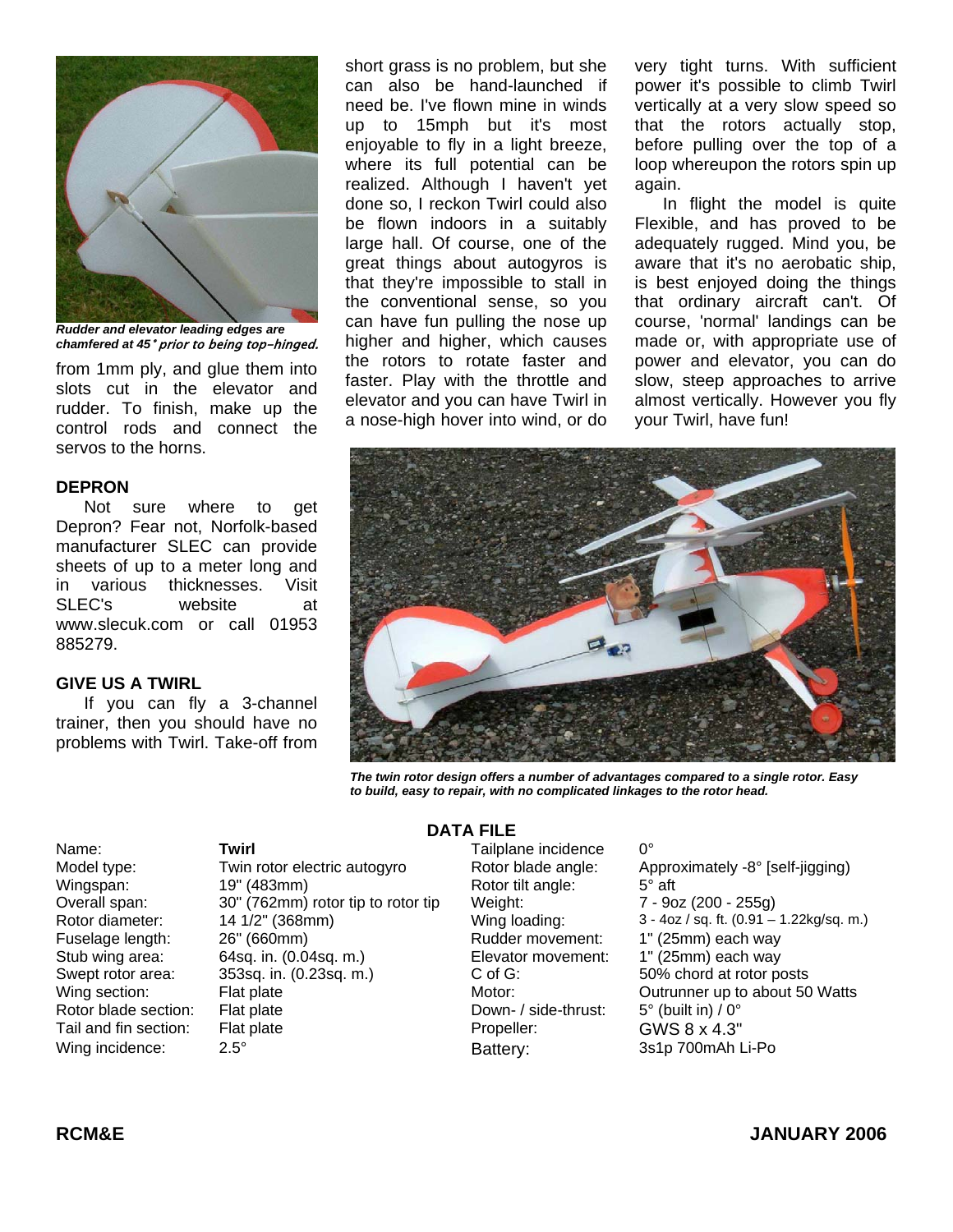

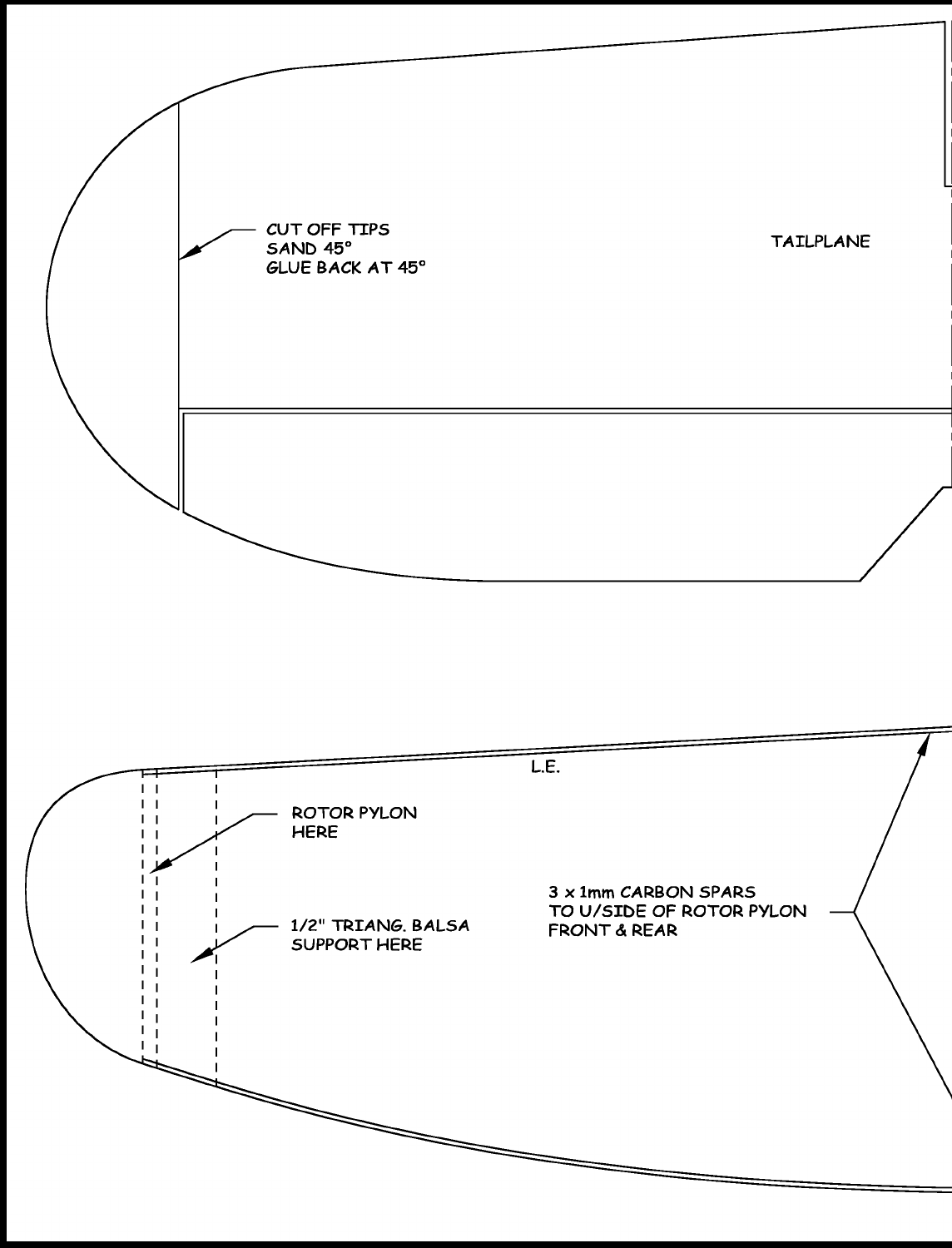

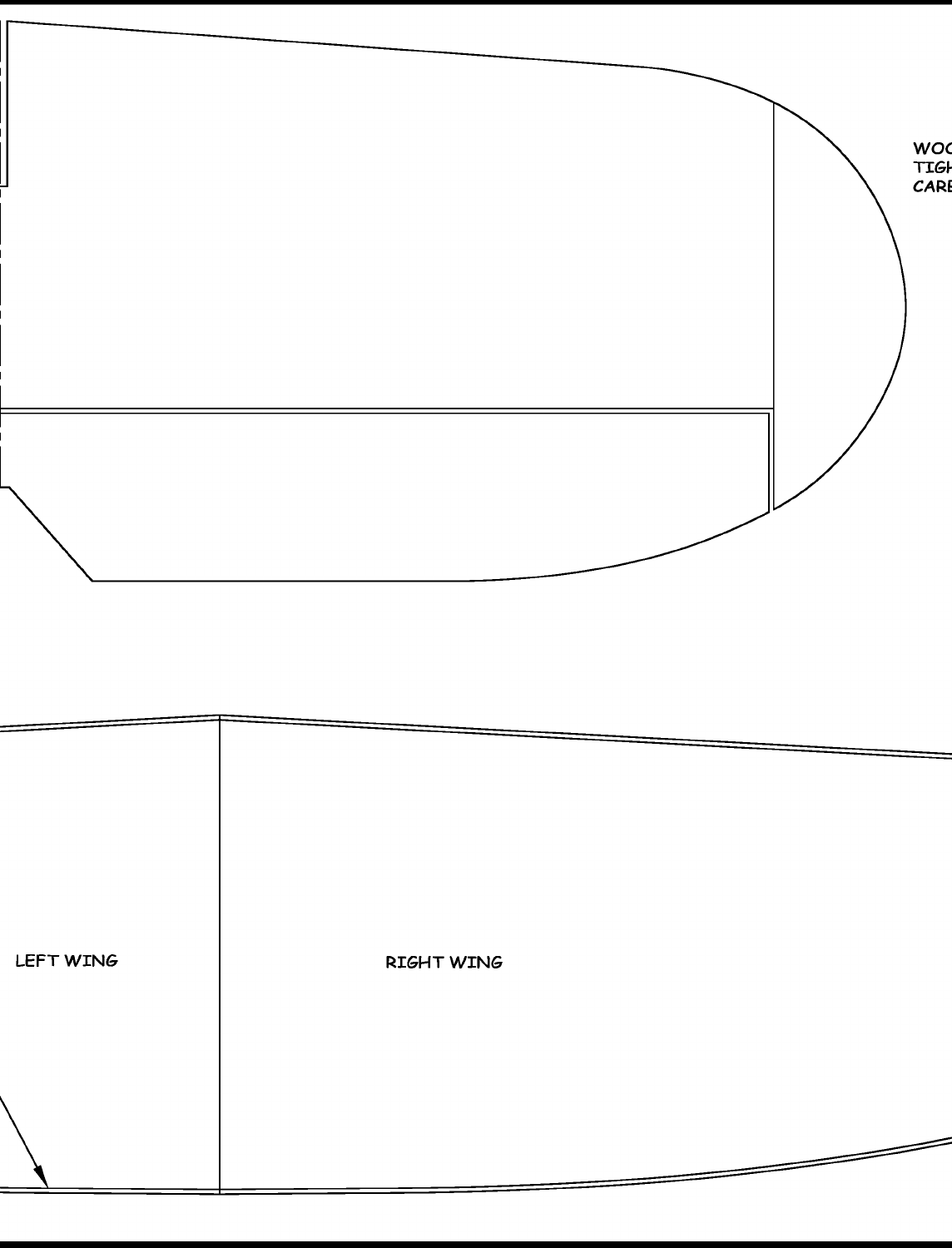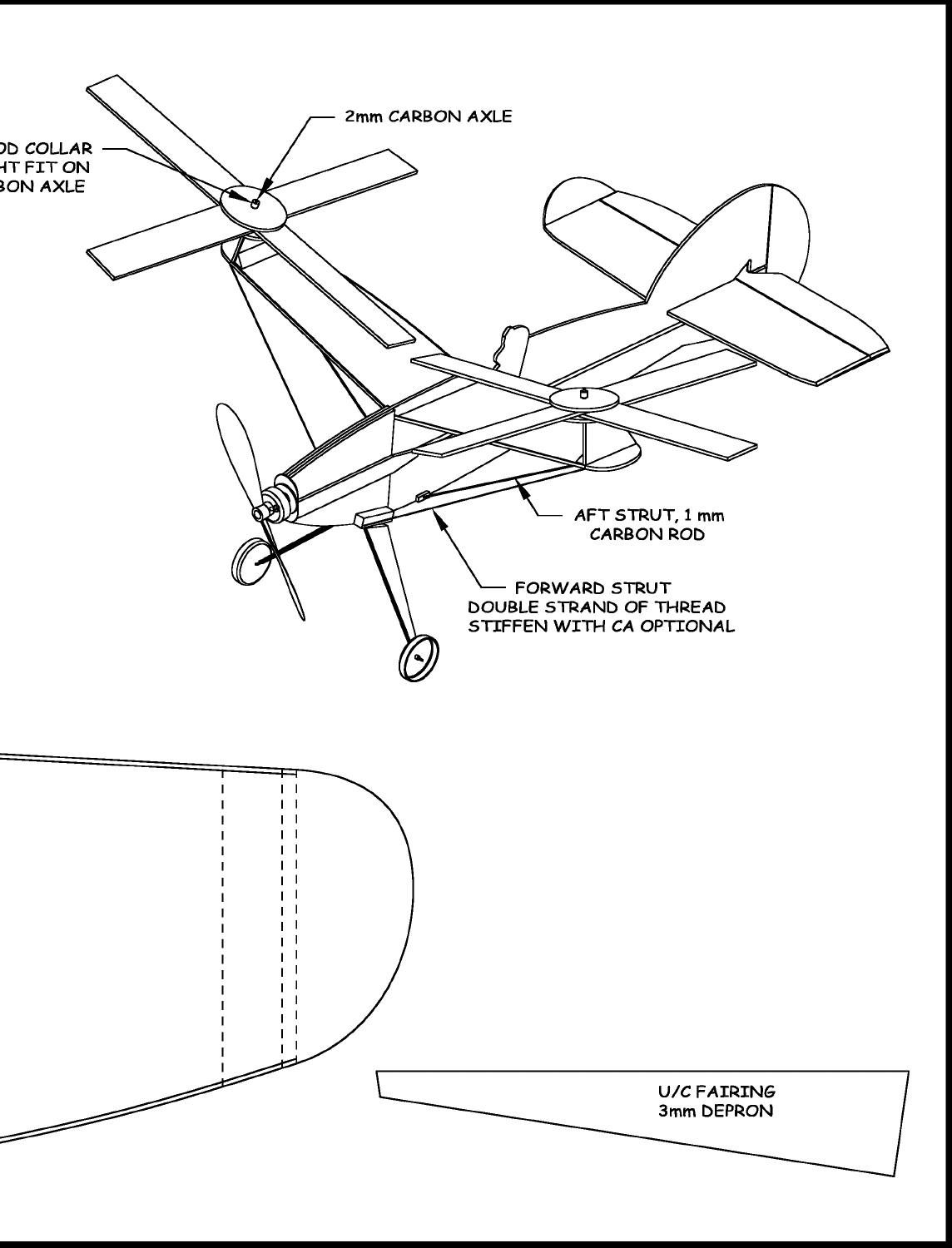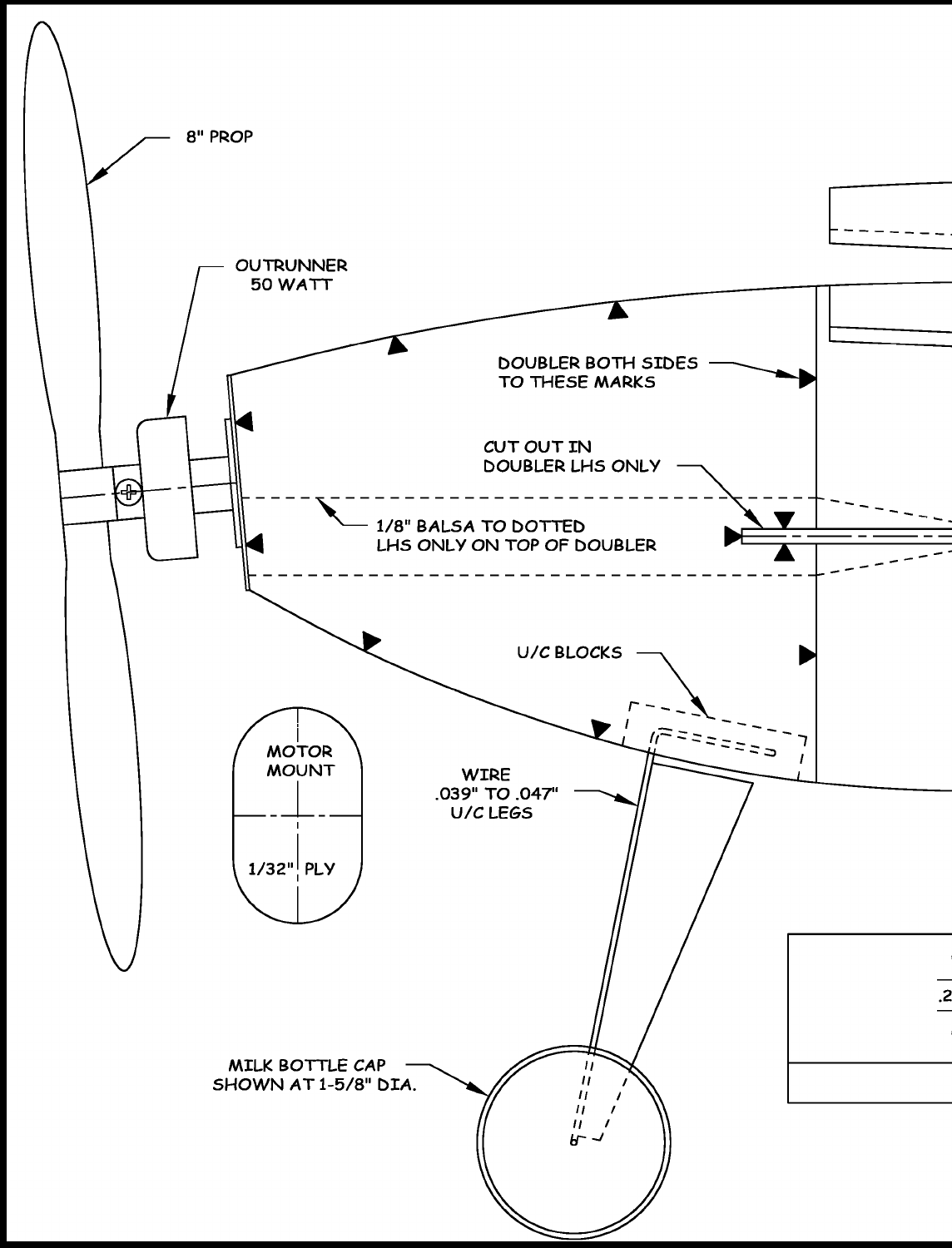

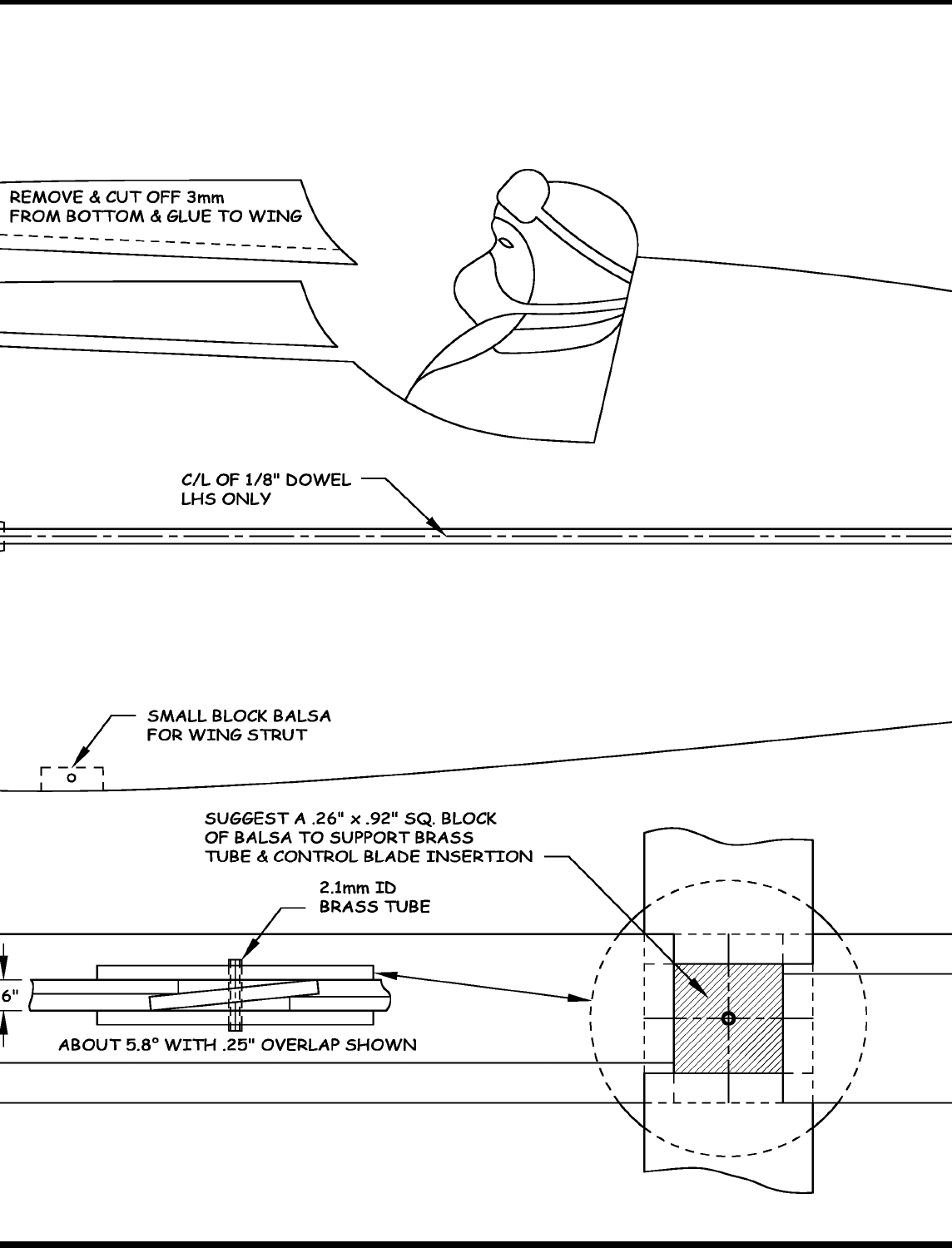